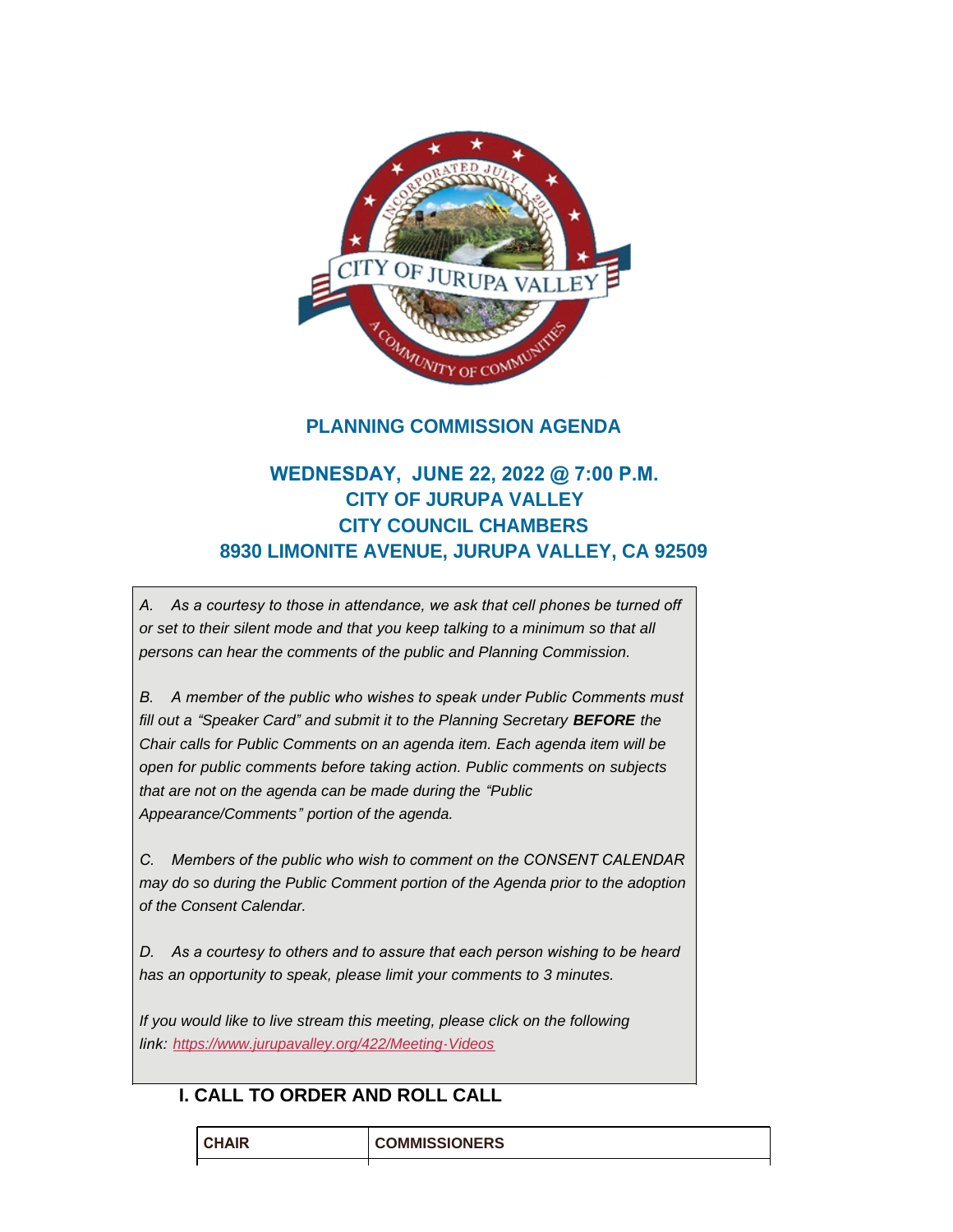| <b>HAKAN JACKSON</b> | <b>PENNY NEWMAN</b>  |
|----------------------|----------------------|
|                      | <b>ARLEEN PRUITT</b> |
| <b>CHAIR PRO TEM</b> | LAURA SHULTZ         |
|                      |                      |

# **II. PLEDGE OF ALLEGIANCE**

# **III. PUBLIC APPEARANCE/COMMENTS (30 MINUTES)**

# **IV. CONSENT CALENDAR**

Agenda Items 1, **2, and 3** are Consent Calendar Items. All may be approved by adoption of the Consent Calendar, by one (1) motion. There will be no separate discussion of these items unless Member(s) of the Planning Commission request that specific items be removed from the Consent Calendar for separate discussion and action.

## **ITEM NO. 1**

Approval of Agenda

## **ITEM NO. 2**

Approval of the Minutes

• June 8, 2022 Regular Meeting

Documents:

### **[ITEM NO. 2.PDF](https://www.jurupavalley.org/AgendaCenter/ViewFile/Item/775?fileID=699)**

## **ITEM NO. 3**

Summary of City Council Actions and Development Update

Documents:

### **[ITEM NO. 3.PDF](https://www.jurupavalley.org/AgendaCenter/ViewFile/Item/776?fileID=700)**

### **ITEM NO. 4**

Consideration of any items removed from Consent Calendar

# **V. PUBLIC HEARING**

## **ITEM NO. 5**

**PROJECT:** A Resolution of the Planning Commissioner of the City of Jurupa Valley, California, recommending that the City Council (1) adopt a Resolution